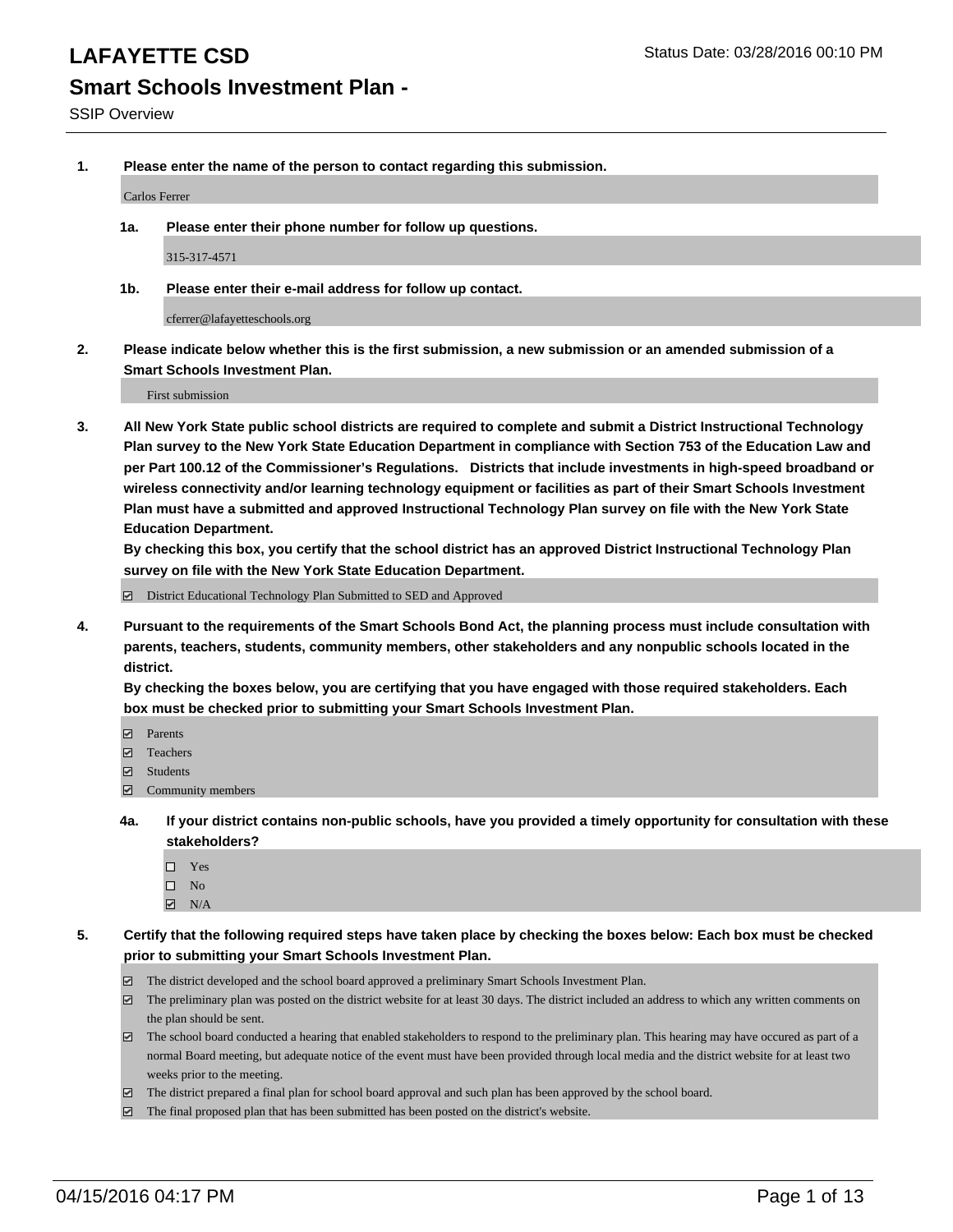SSIP Overview

**5a. Please upload the proposed Smart Schools Investment Plan (SSIP) that was posted on the district's website. Note that this should be different than your recently submitted Educational Technology Survey. The Final SSIP, as approved by the School Board, should also be posted on the website and remain there during the course of the projects contained therein.**

SmartSchools Bond Act Investment Plan 2015.pdf

**6. Please enter an estimate of the total number of students and staff that will benefit from this Smart Schools Investment Plan based on the cumulative projects submitted to date.**

1,046

**7. An LEA/School District may partner with one or more other LEA/School Districts to form a consortium to pool Smart Schools Bond Act funds for a project that meets all other Smart School Bond Act requirements. Each school district participating in the consortium will need to file an approved Smart Schools Investment Plan for the project and submit a signed Memorandum of Understanding that sets forth the details of the consortium including the roles of each respective district.**

 $\Box$  The district plans to participate in a consortium to partner with other school district(s) to implement a Smart Schools project.

**8. Please enter the name and 6-digit SED Code for each LEA/School District participating in the Consortium.**

| <b>Partner LEA/District</b> | ISED BEDS Code |
|-----------------------------|----------------|
| (No Response)               | (No Response)  |

**9. Please upload a signed Memorandum of Understanding with all of the participating Consortium partners.**

(No Response)

**10. Your district's Smart Schools Bond Act Allocation is:**

\$857,397

**11. Enter the budget sub-allocations by category that you are submitting for approval at this time. If you are not budgeting SSBA funds for a category, please enter 0 (zero.) If the value entered is \$0, you will not be required to complete that survey question.**

|                                       | Sub-<br>Allocations |
|---------------------------------------|---------------------|
| <b>School Connectivity</b>            | 200,070             |
| Connectivity Projects for Communities | 0                   |
| <b>Classroom Technology</b>           | 356,600             |
| Pre-Kindergarten Classrooms           | $\Omega$            |
| Replace Transportable Classrooms      | 0                   |
| High-Tech Security Features           | $\Omega$            |
| Totals:                               | 556,670.00          |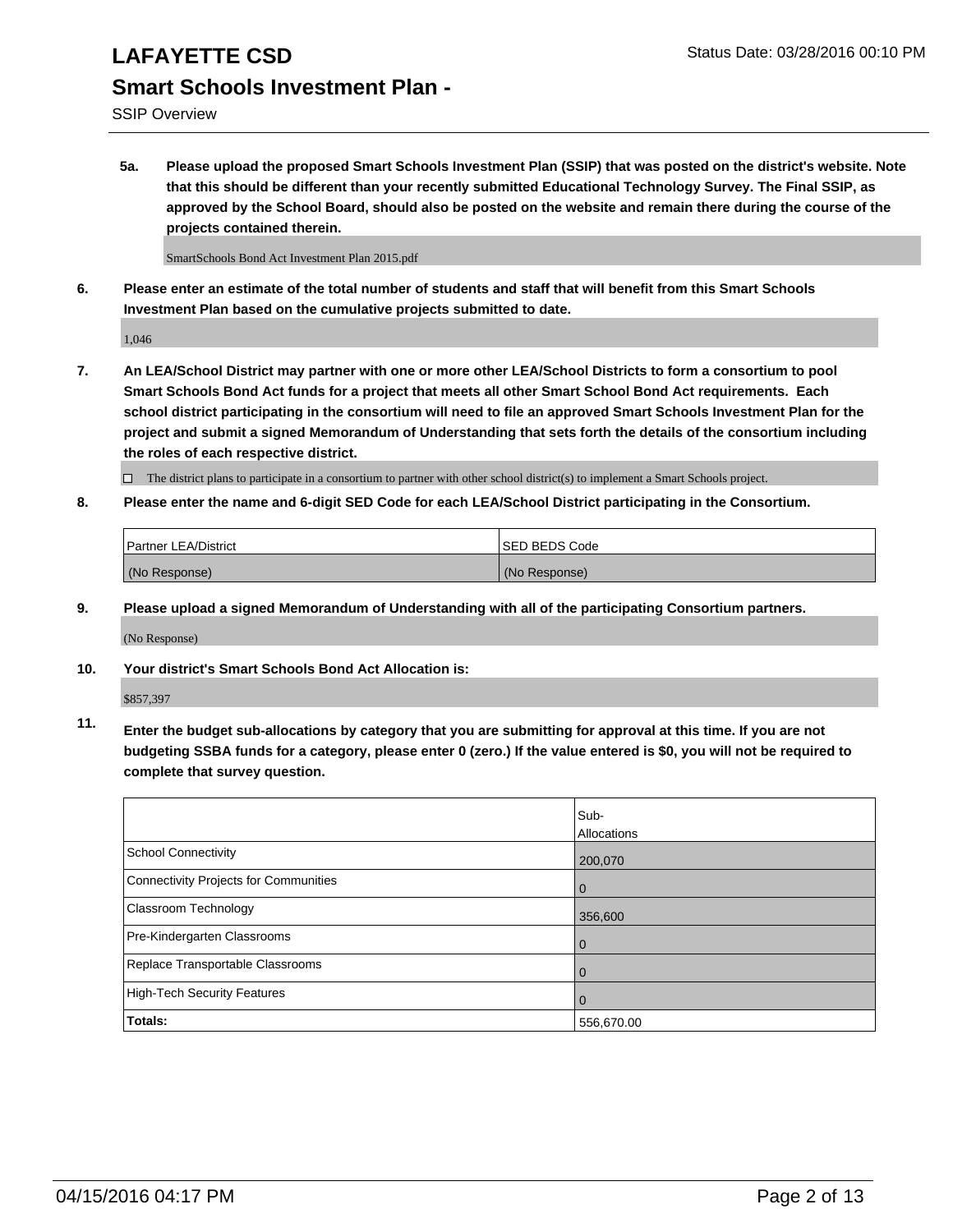School Connectivity

- **1. In order for students and faculty to receive the maximum benefit from the technology made available under the Smart Schools Bond Act, their school buildings must possess sufficient connectivity infrastructure to ensure that devices can be used during the school day. Smart Schools Investment Plans must demonstrate that:**
	- **sufficient infrastructure that meets the Federal Communications Commission's 100 Mbps per 1,000 students standard currently exists in the buildings where new devices will be deployed, or**
	- **is a planned use of a portion of Smart Schools Bond Act funds, or**
	- **is under development through another funding source.**

**Smart Schools Bond Act funds used for technology infrastructure or classroom technology investments must increase the number of school buildings that meet or exceed the minimum speed standard of 100 Mbps per 1,000 students and staff within 12 months. This standard may be met on either a contracted 24/7 firm service or a "burstable" capability. If the standard is met under the burstable criteria, it must be:**

**1. Specifically codified in a service contract with a provider, and**

**2. Guaranteed to be available to all students and devices as needed, particularly during periods of high demand, such as computer-based testing (CBT) periods.**

**Please describe how your district already meets or is planning to meet this standard within 12 months of plan submission.**

The SmartSchools Bond Act funds will help the LaFayette Central School District to meet and exceed the Federal Communications Commission minimum speed standard of 100 Mbps per 1,000 students by increasing our internet connectivity through increased wireless access points. Our internet is already at 100 Mbps through our purchased BOCES technology services. The wireless well help to support that environment.

- **1a. If a district believes that it will be impossible to meet this standard within 12 months, it may apply for a waiver of this requirement, as described on the Smart Schools website. The waiver must be filed and approved by SED prior to submitting this survey.**
	- By checking this box, you are certifying that the school district has an approved waiver of this requirement on file with the New York State Education Department.

### **2. Connectivity Speed Calculator (Required)**

|                         | Number of<br><b>Students</b> | Multiply by<br>100 Kbps | Divide by 1000 Current Speed<br>to Convert to<br>Required<br>Speed in Mb | lin Mb | Expected<br>Speed to be<br> Attained Within   Required<br>12 Months | <b>Expected Date</b><br><b>When</b><br>Speed<br>Will be<br>Met |
|-------------------------|------------------------------|-------------------------|--------------------------------------------------------------------------|--------|---------------------------------------------------------------------|----------------------------------------------------------------|
| <b>Calculated Speed</b> | 898                          | 89,900                  | 90                                                                       | 120    | 0                                                                   | n/a                                                            |

#### **3. Briefly describe how you intend to use Smart Schools Bond Act funds for high-speed broadband and/or wireless connectivity projects in school buildings.**

The LaFayette Central School District plans to increase wifi accessibility through increased number of wifi access points throughout our school buildings. This will help to support the infrastructure of one-to-one computing implementation.

**4. Briefly describe the linkage between the district's District Instructional Technology Plan and the proposed projects. (There should be a link between your response to this question and your response to Question 1 in Part E. Curriculum and Instruction "What are the district's plans to use digital connectivity and technology to improve teaching and learning?)**

The District has a goal of one-to-one computing for its students. By increasing the wifi access and connectivity it allows the students to access internet for research and educational online software programs. This will ultimately improve opportunities for our students and they will become global learners.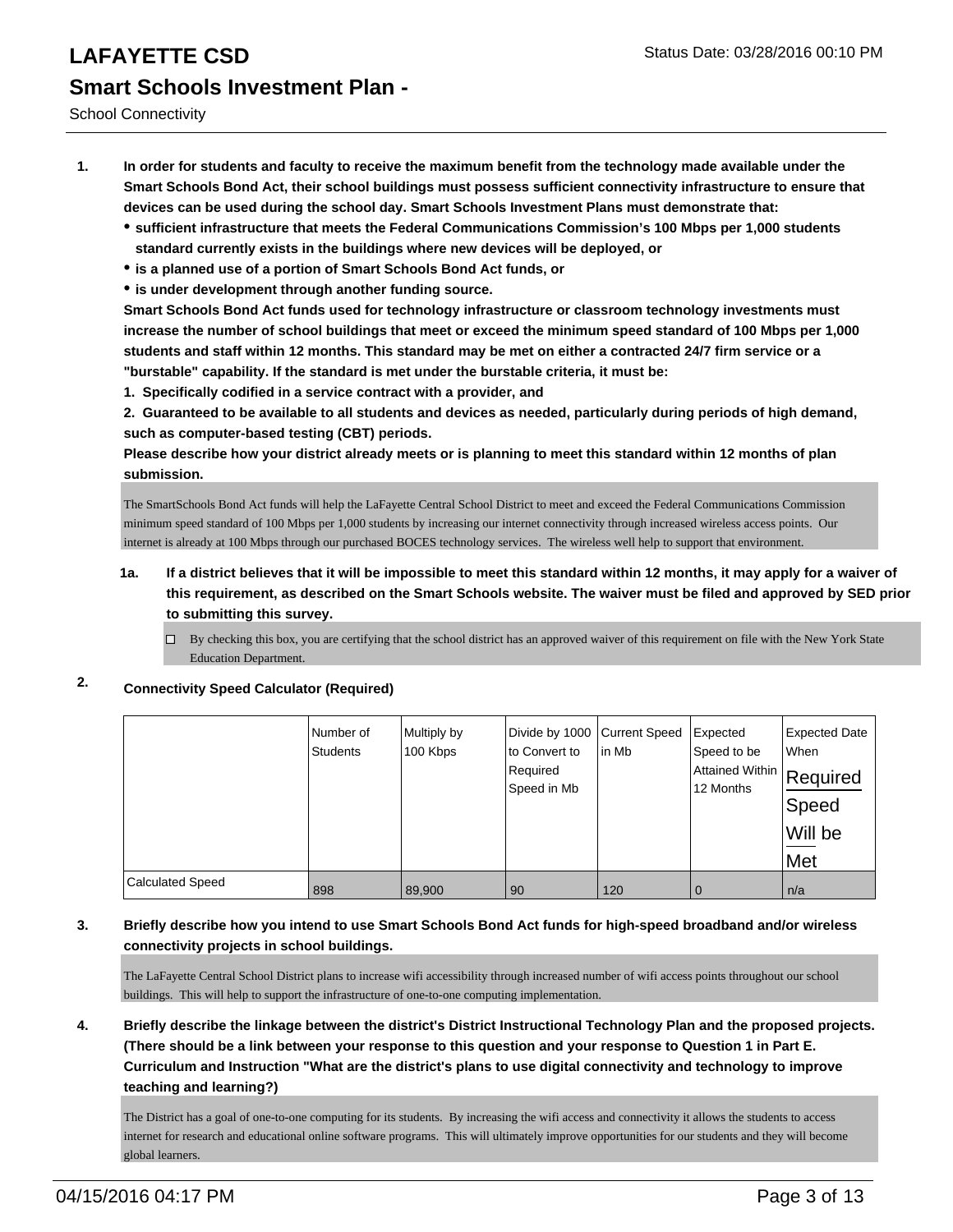School Connectivity

**5. If the district wishes to have students and staff access the Internet from wireless devices within the school building, or in close proximity to it, it must first ensure that it has a robust Wi-Fi network in place that has sufficient bandwidth to meet user demand.**

**Please describe how you have quantified this demand and how you plan to meet this demand.**

Our District has quantified its Wi-Fi network through BOCES and has replaced fiber network cabling in its latest capital project. The network will support the demand of increased Wi-Fi access.

**6. As indicated on Page 5 of the guidance, the Office of Facilities Planning will have to conduct a preliminary review of all capital projects, including connectivity projects.**

| <b>Project Number</b> |  |
|-----------------------|--|
| 420807047999-SB1      |  |

**7. Certain high-tech security and connectivity infrastructure projects may be eligible for an expedited review process as determined by the Office of Facilities Planning.**

**Was your project deemed eligible for streamlined review?**

Yes

**7a. Districts that choose the Streamlined Review Process will be required to certify that they have reviewed all installations with their licensed architect or engineer of record and provide that person's name and license number.**

**The licensed professional must review the products and proposed method of installation prior to implementation and review the work during and after completion in order to affirm that the work was code-compliant, if requested.**

■ I certify that I have reviewed all installations with a licensed architect or engineer of record.

**8. Include the name and license number of the architect or engineer of record.**

| Name                 | License Number |
|----------------------|----------------|
| <b>Edward McGraw</b> | 20958          |

**9. If you are submitting an allocation for School Connectivity complete this table. Note that the calculated Total at the bottom of the table must equal the Total allocation for this category that you entered in the SSIP Overview overall budget.** 

|                                            | Sub-<br>Allocation |
|--------------------------------------------|--------------------|
| Network/Access Costs                       | (No Response)      |
| <b>Outside Plant Costs</b>                 | (No Response)      |
| School Internal Connections and Components | 200,070            |
| Professional Services                      | (No Response)      |
| Testing                                    | (No Response)      |
| Other Upfront Costs                        | (No Response)      |
| <b>Other Costs</b>                         | (No Response)      |
| Totals:                                    | 200,070.00         |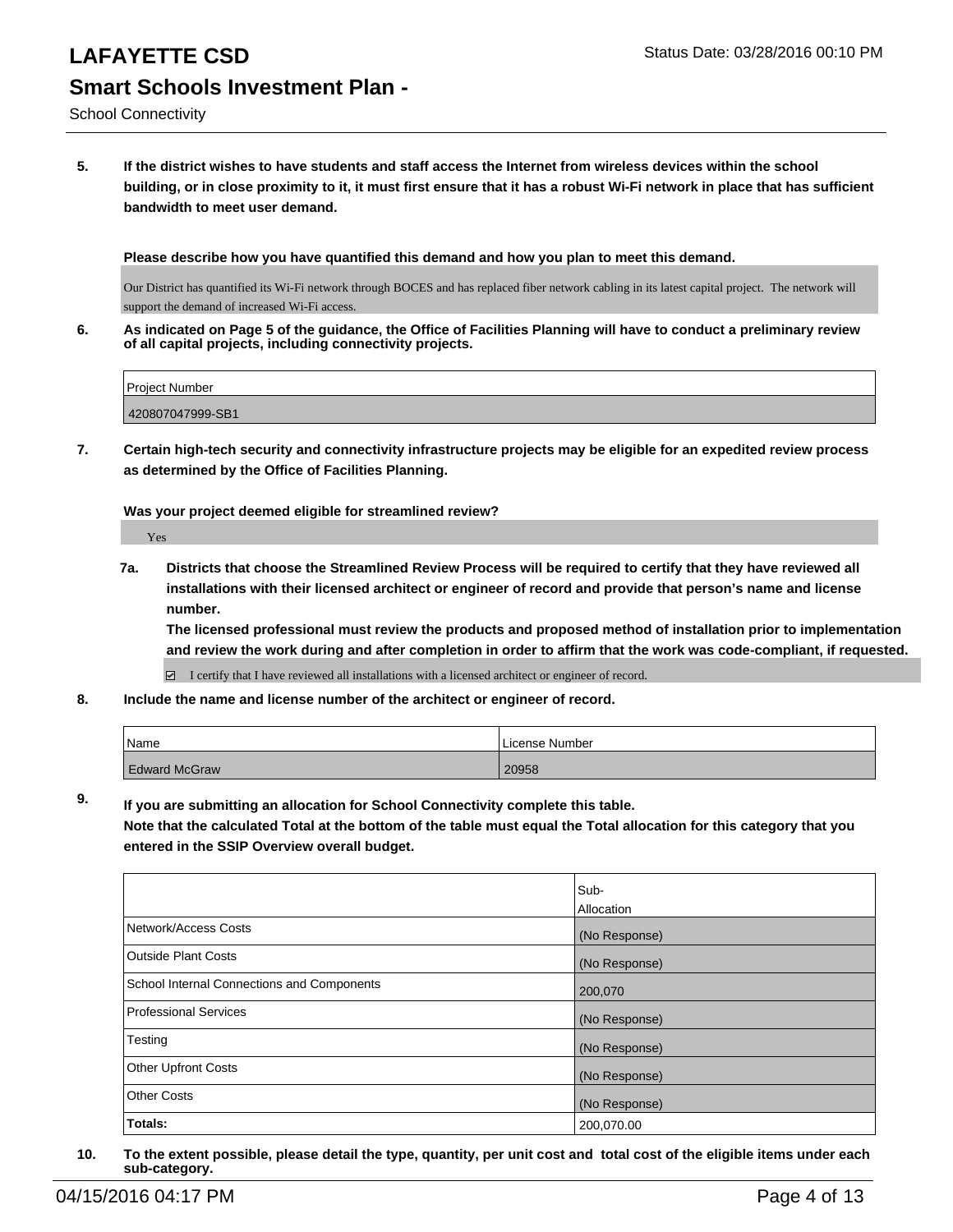School Connectivity

| Select the allowable expenditure<br> type.<br>Repeat to add another item under | Item to be purchased | Quantity      | Cost per Item | <b>Total Cost</b> |
|--------------------------------------------------------------------------------|----------------------|---------------|---------------|-------------------|
| each type.                                                                     |                      |               |               |                   |
| (No Response)                                                                  | (No Response)        | (No Response) | (No Response) | (No Response)     |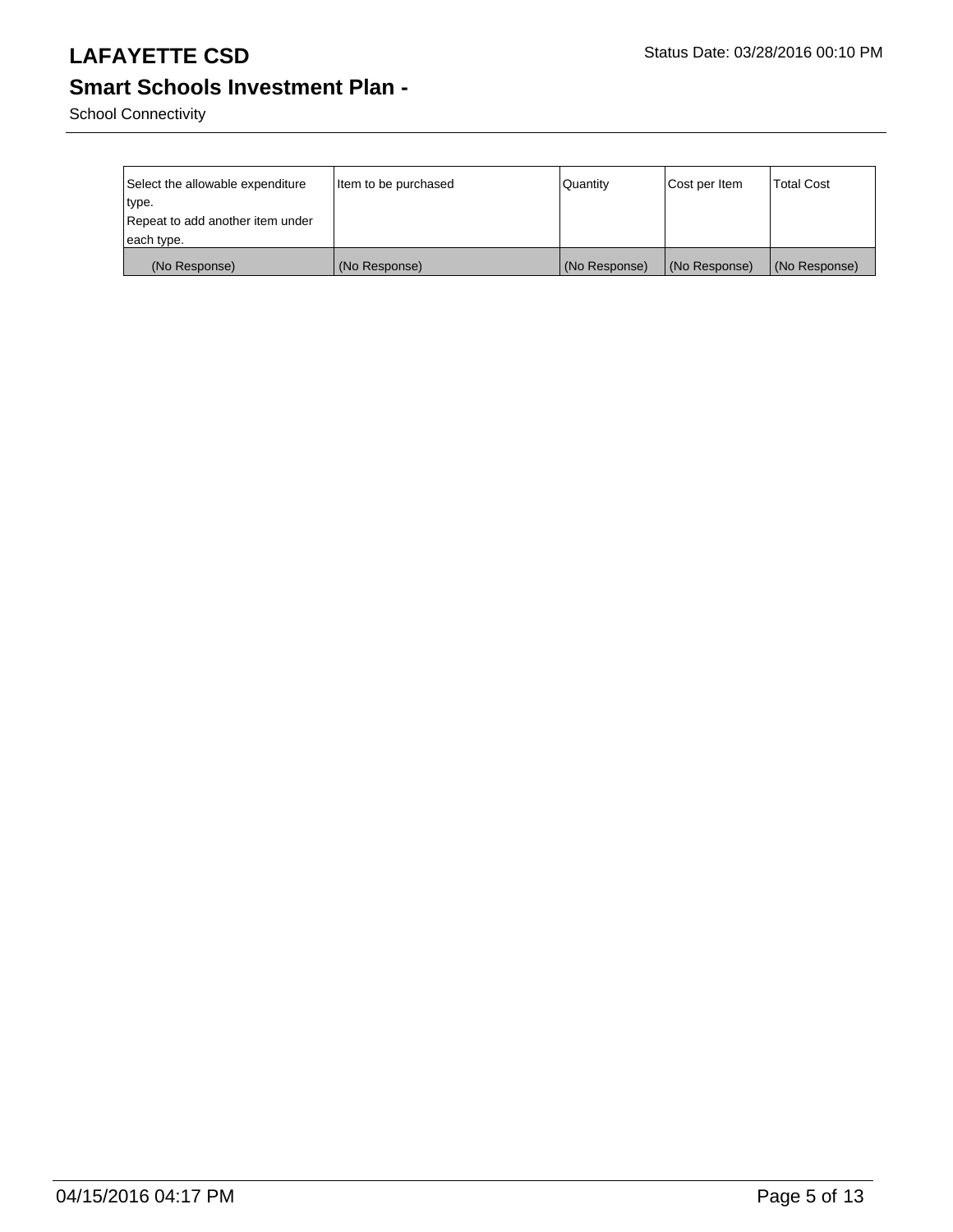Community Connectivity (Broadband and Wireless)

**1. Briefly describe how you intend to use Smart Schools Bond Act funds for high-speed broadband and/or wireless connectivity projects in the community.**

(No Response)

**2. Please describe how the proposed project(s) will promote student achievement and increase student and/or staff access to the Internet in a manner that enhances student learning and/or instruction outside of the school day and/or school building.**

(No Response)

**3. Community connectivity projects must comply with all the necessary local building codes and regulations (building and related permits are not required prior to plan submission).**

 $\Box$  I certify that we will comply with all the necessary local building codes and regulations.

**4. Please describe the physical location of the proposed investment.**

(No Response)

**5. Please provide the initial list of partners participating in the Community Connectivity Broadband Project, along with their Federal Tax Identification (Employer Identification) number.**

| <b>Project Partners</b> | I Federal ID # |
|-------------------------|----------------|
| (No Response)           | (No Response)  |

**6. If you are submitting an allocation for Community Connectivity, complete this table.**

**Note that the calculated Total at the bottom of the table must equal the Total allocation for this category that you entered in the SSIP Overview overall budget.**

|                                    | Sub-Allocation |
|------------------------------------|----------------|
| Network/Access Costs               | (No Response)  |
| Outside Plant Costs                | (No Response)  |
| <b>Tower Costs</b>                 | (No Response)  |
| <b>Customer Premises Equipment</b> | (No Response)  |
| Professional Services              | (No Response)  |
| Testing                            | (No Response)  |
| <b>Other Upfront Costs</b>         | (No Response)  |
| Other Costs                        | (No Response)  |
| Totals:                            |                |

| Select the allowable expenditure | Item to be purchased | Quantity      | Cost per Item | <b>Total Cost</b> |
|----------------------------------|----------------------|---------------|---------------|-------------------|
| type.                            |                      |               |               |                   |
| Repeat to add another item under |                      |               |               |                   |
| each type.                       |                      |               |               |                   |
| (No Response)                    | (No Response)        | (No Response) | (No Response) | (No Response)     |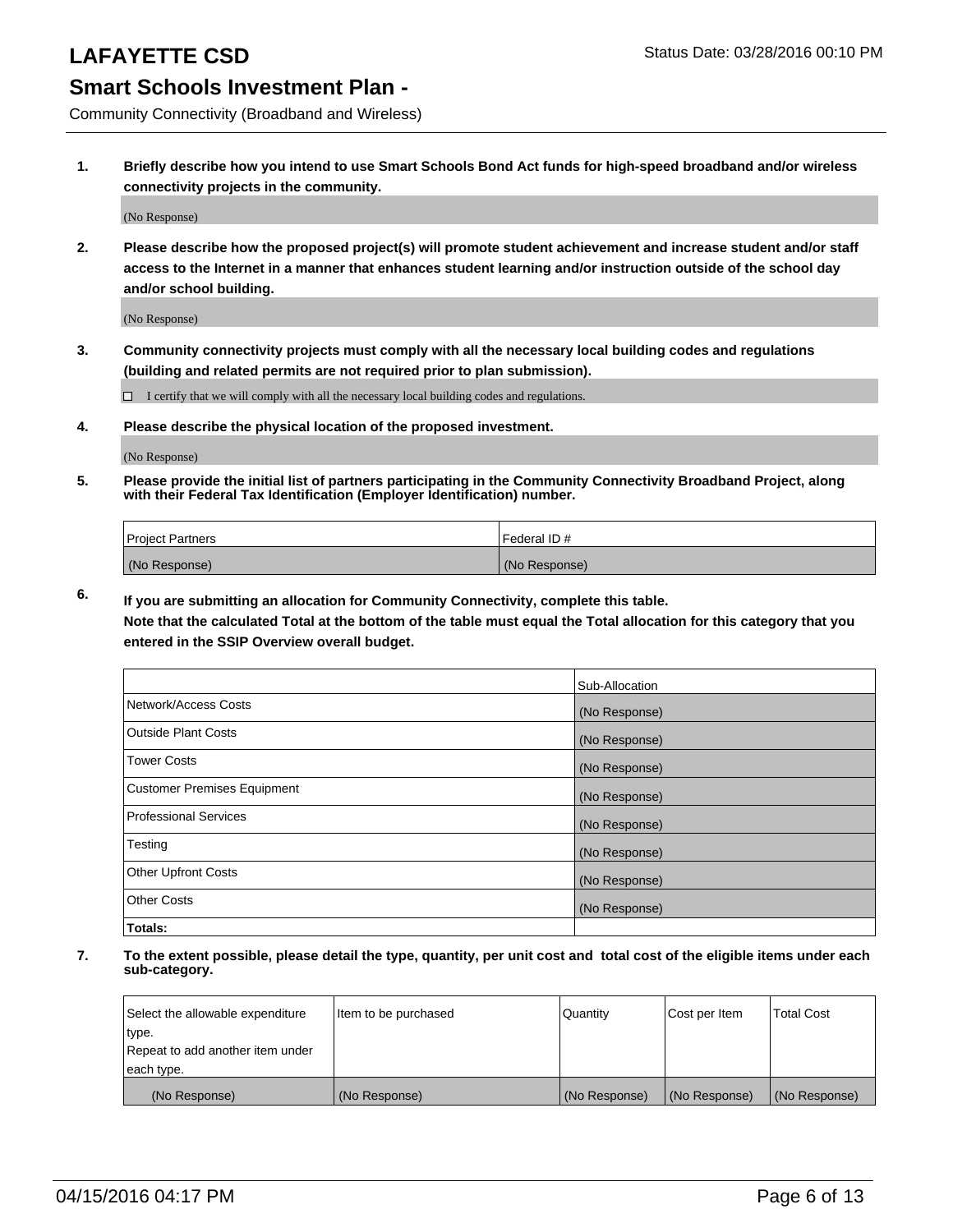#### Classroom Learning Technology

**1. In order for students and faculty to receive the maximum benefit from the technology made available under the Smart Schools Bond Act, their school buildings must possess sufficient connectivity infrastructure to ensure that devices can be used during the school day. Smart Schools Investment Plans must demonstrate that sufficient infrastructure that meets the Federal Communications Commission's 100 Mbps per 1,000 students standard currently exists in the buildings where new devices will be deployed, or is a planned use of a portion of Smart Schools Bond Act funds, or is under development through another funding source.**

**Smart Schools Bond Act funds used for technology infrastructure or classroom technology investments must increase the number of school buildings that meet or exceed the minimum speed standard of 100 Mbps per 1,000 students and staff within 12 months. This standard may be met on either a contracted 24/7 firm service or a "burstable" capability. If the standard is met under the burstable criteria, it must be:**

**1. Specifically codified in a service contract with a provider, and**

**2. Guaranteed to be available to all students and devices as needed, particularly during periods of high demand, such as computer-based testing (CBT) periods.**

**Please describe how your district already meets or is planning to meet this standard within 12 months of plan submission.**

The SmartSchools Bond Act funds will help the LaFayette Central School District to meet and exceed the Federal Communications Commission minimum speed standard of 100 Mbps per 1,000 students by increasing our internet connectivity through increased wireless access points. Our internet is already at 100 Mbps through our purchased BOCES technology services. The wireless well help to support that environment.

#### **1a. If a district believes that it will be impossible to meet this standard within 12 months, it may apply for a waiver of this requirement, as described on the Smart Schools website. The waiver must be filed and approved by SED prior to submitting this survey.**

 $\Box$  By checking this box, you are certifying that the school district has an approved waiver of this requirement on file with the New York State Education Department.

### **2. Connectivity Speed Calculator (Required)**

|                         | Number of<br><b>Students</b> | Multiply by<br>100 Kbps | Divide by 1000 Current Speed<br>to Convert to<br>Required<br>Speed in Mb | lin Mb | Expected<br>Speed to be<br>Attained Within<br>12 Months | <b>Expected Date</b><br>When<br>Required<br>Speed<br>Will be<br>Met |
|-------------------------|------------------------------|-------------------------|--------------------------------------------------------------------------|--------|---------------------------------------------------------|---------------------------------------------------------------------|
| <b>Calculated Speed</b> | 898                          | 89,800                  | 90                                                                       | 120    | 0                                                       | n/a                                                                 |
| Totals:                 | 898.00                       | 89,800.00               |                                                                          |        |                                                         |                                                                     |

**3. If the district wishes to have students and staff access the Internet from wireless devices within the school building, or in close proximity to it, it must first ensure that it has a robust Wi-Fi network in place that has sufficient bandwidth to meet user demand.**

**Please describe how you have quantified this demand and how you plan to meet this demand.**

Our District has quantified its Wi-Fi network through BOCES and has replaced fiber network cabling in its latest capital project. The network will support the demand of increased Wi-Fi access.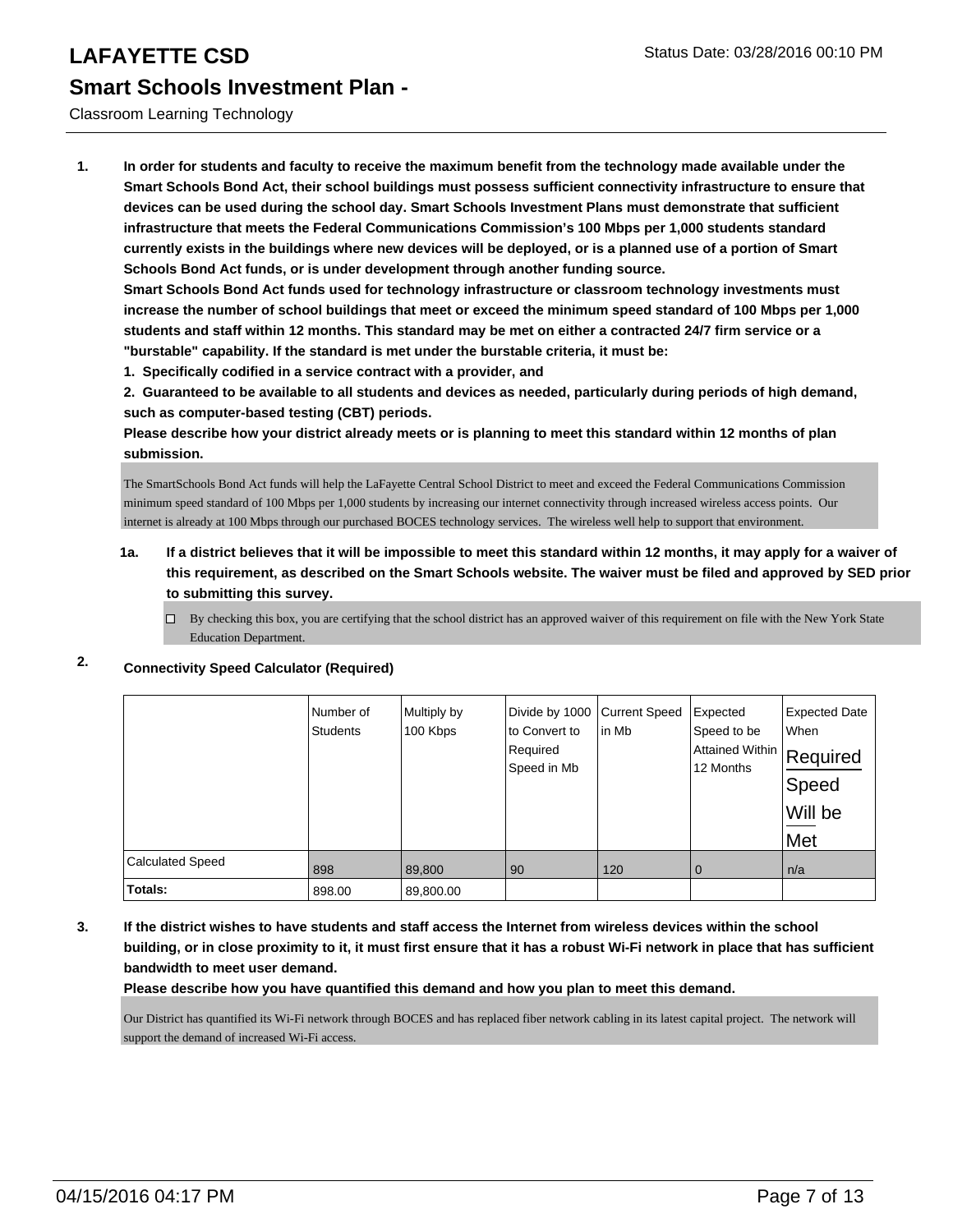#### Classroom Learning Technology

**4. All New York State public school districts are required to complete and submit an Instructional Technology Plan survey to the New York State Education Department in compliance with Section 753 of the Education Law and per Part 100.12 of the Commissioner's Regulations.**

**Districts that include educational technology purchases as part of their Smart Schools Investment Plan must have a submitted and approved Instructional Technology Plan survey on file with the New York State Education Department.**

- $\boxtimes$  By checking this box, you are certifying that the school district has an approved Instructional Technology Plan survey on file with the New York State Education Department.
- **5. Describe the devices you intend to purchase and their compatibility with existing or planned platforms or systems. Specifically address the adequacy of each facility's electrical, HVAC and other infrastructure necessary to install and support the operation of the planned technology.**

The LaFayette Central School District is planning to purchase a combination of chromebooks, iPads and laptops to achieve its District Technology Plan goal of one-to-one computing for its staff and students. We currently have some of these devices in our buildings and they are and will continue to be compatible with our platforms and systems. All technology will be reviewed by our network administrator prior to purchase. The district will contract with an electrician if there is a need for additional electrical supply. There is a budget for charging carts to reduce the need for electrical outlets.

- **6. Describe how the proposed technology purchases will:**
	- **> enhance differentiated instruction;**
	- **> expand student learning inside and outside the classroom;**
	- **> benefit students with disabilities and English language learners; and**
	- **> contribute to the reduction of other learning gaps that have been identified within the district.**

**The expectation is that districts will place a priority on addressing the needs of students who struggle to succeed in a rigorous curriculum. Responses in this section should specifically address this concern and align with the district's Instructional Technology Plan (in particular Question 2 of E. Curriculum and Instruction: "Does the district's instructional technology plan address the needs of students with disabilities to ensure equitable access to instruction, materials and assessments?" and Question 3 of the same section: "Does the district's instructional technology plan address the provision of assistive technology specifically for students with disabilities to ensure access to and participation in the general curriculum?"**

The focus of the Classroom Technology category is on the acquisition of learning technology equipment for students. The District Technology Committee has a goal of purchasing a device for each student to use for his/her educational learning needs. Every student has unique learning capabilities and it is the District's plan to differentiate instruction through the use of technology as well as through instructional practices in the classroom. The District currently utilizes iPads for Special Need and English Language Learner students for extra support with reading and math through instructional apple apps. truStudents will have these devices to access in resource for small group or individual insstruction. The district also currently utilizes vocabulary.com where students can improve their ELA skills as well as Scholastic READ 180 for reading interventions for students with special needs and ELL. These are both online based programs and can be utilized with the devices. By allowing all students the same access to computer technology it will also help to alleviate some of the learning gaps for students who may be economically disadvantaged.

**7. Where appropriate, briefly describe how the proposed technology purchases will enhance ongoing communication with parents and other stakeholders and help the district facilitate technology-based regional partnerships, including distance learning and other efforts.**

Through this effort the teachers will also be provided with wireless devices. This will help them to communicate with parents more efficiently through email and our parent grade portal.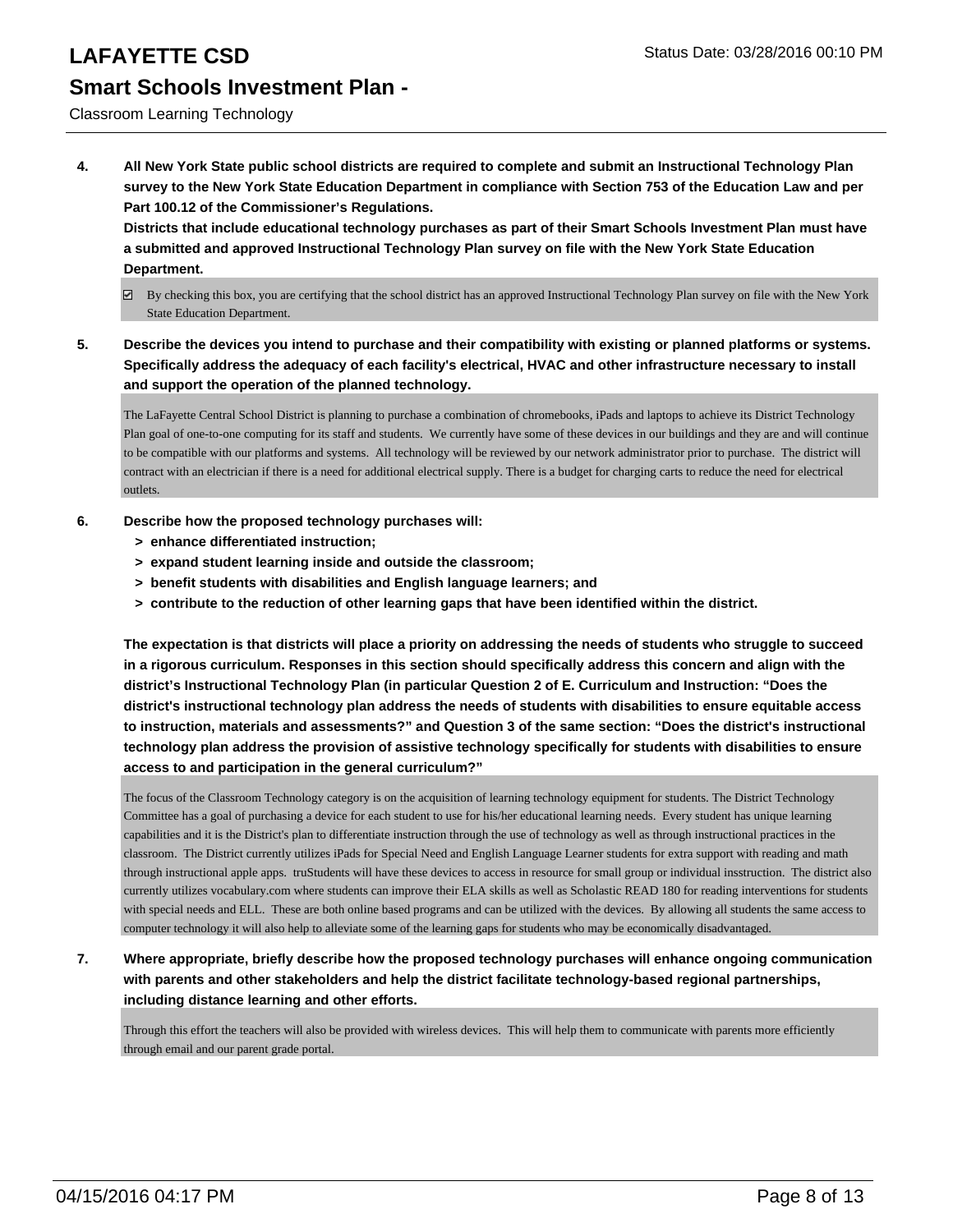Classroom Learning Technology

**8. Describe the district's plan to provide professional development to ensure that administrators, teachers and staff can employ the technology purchased to enhance instruction successfully.**

**Note: This response should be aligned and expanded upon in accordance with your district's response to Question 1 of F. Professional Development of your Instructional Technology Plan: "Please provide a summary of professional development offered to teachers and staff, for the time period covered by this plan, to support technology to enhance teaching and learning. Please include topics, audience and method of delivery within your summary."**

In an effort to support these goals, the District Planning Committee (Professional Development Planning Team) meets several times throughout the school year to assess teachers' learning needs. Technology training has been incorporated into staff development half-days and full days. We will continue to offer professional development opportunities for the support of one-to-one computing and implementation of new technology and instructional practices. The District currently contracts with BOCES to provide instructional technology support and professional development. We have had google apps training and will continue this as we reach our goal of google school at our Jr/Sr High School as well as further professional development for apple apps. We are also becoming increasingly aware of online security and how to protect data, students and staff from technology risk and will provide professional development on this through our contract with BOCES.

- **9. Districts must contact the SUNY/CUNY teacher preparation program that supplies the largest number of the district's new teachers to request advice on innovative uses and best practices at the intersection of pedagogy and educational technology.**
	- $\boxtimes$  By checking this box, you certify that you have contacted the SUNY/CUNY teacher preparation program that supplies the largest number of your new teachers to request advice on these issues.
- **10. A district whose Smart Schools Investment Plan proposes the purchase of technology devices and other hardware must account for nonpublic schools in the district.**

**Are there nonpublic schools within your school district?**

- $\Box$  Yes
- $\boxtimes$  No
- **11. Nonpublic Classroom Technology Loan Calculator**

**The Smart Schools Bond Act provides that any Classroom Learning Technology purchases made using Smart Schools funds shall be lent, upon request, to nonpublic schools in the district. However, no school district shall be required to loan technology in amounts greater than the total obtained and spent on technology pursuant to the Smart Schools Bond Act and the value of such loan may not exceed the total of \$250 multiplied by the nonpublic school enrollment in the base year at the time of enactment.**

**See:**

**http://www.p12.nysed.gov/mgtserv/smart\_schools/docs/Smart\_Schools\_Bond\_Act\_Guidance\_04.27.15\_Final.pdf.**

|                                       | 1. Classroom<br>Technology<br>Sub-allocation | 2. Public<br>Enrollment<br>$(2014-15)$ | 3. Nonpublic<br>l Enrollment<br>(2014-15) | 4. Sum of<br>Public and<br>Nonpublic<br>l Enrollment | 5. Total Per<br>Pupil Sub-<br>lallocation                                                     | 6. Total<br>l Nonpublic Loan l<br>Amount |
|---------------------------------------|----------------------------------------------|----------------------------------------|-------------------------------------------|------------------------------------------------------|-----------------------------------------------------------------------------------------------|------------------------------------------|
| Calculated Nonpublic Loan<br>l Amount |                                              |                                        |                                           |                                                      | (No Response)   (No Response)   (No Response)   (No Response)   (No Response)   (No Response) |                                          |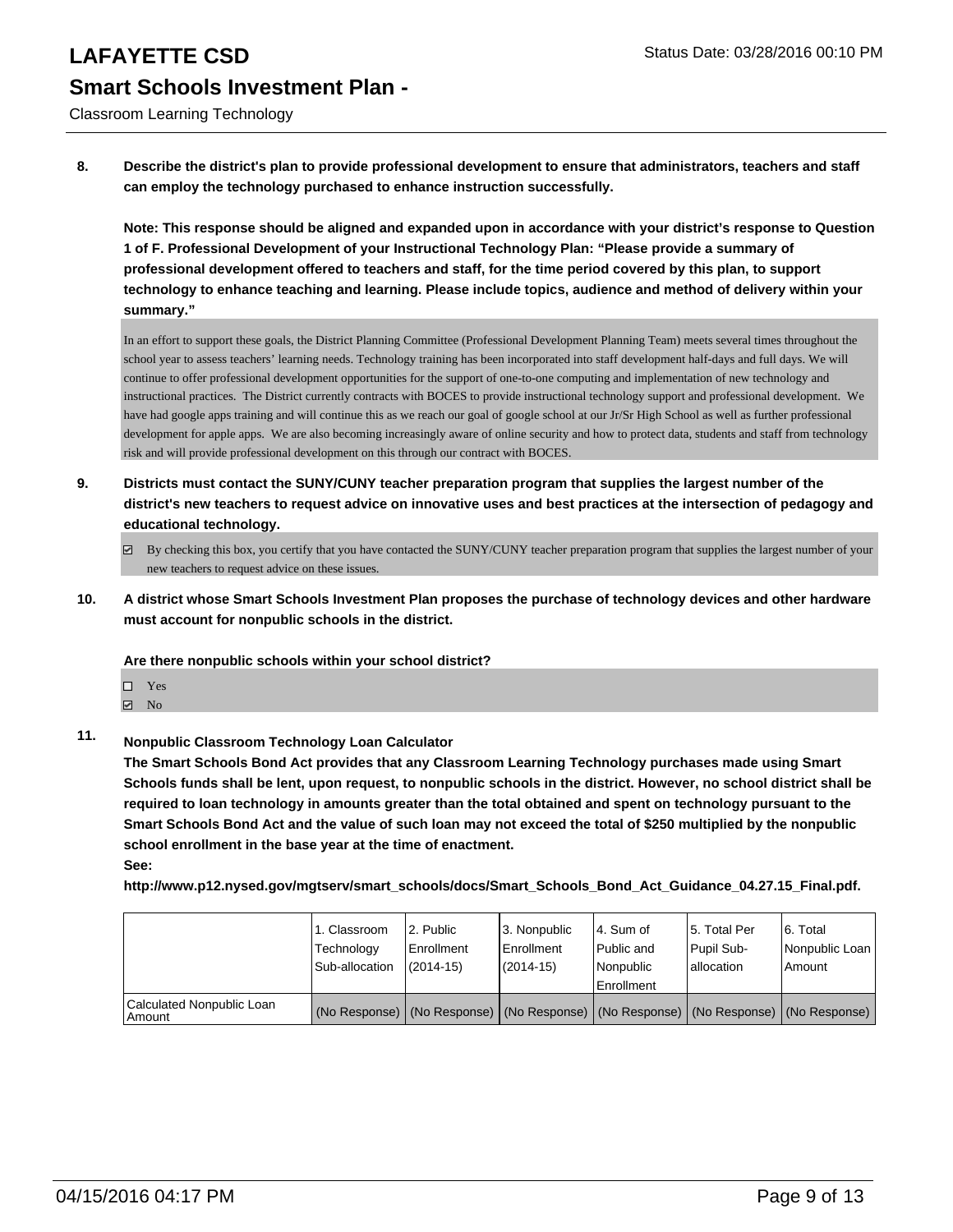Classroom Learning Technology

**12. To ensure the sustainability of technology purchases made with Smart Schools funds, districts must demonstrate a long-term plan to maintain and replace technology purchases supported by Smart Schools Bond Act funds. This sustainability plan shall demonstrate a district's capacity to support recurring costs of use that are ineligible for Smart Schools Bond Act funding such as device maintenance, technical support, Internet and wireless fees, maintenance of hotspots, staff professional development, building maintenance and the replacement of incidental items. Further, such a sustainability plan shall include a long-term plan for the replacement of purchased devices and equipment at the end of their useful life with other funding sources.**

 $\boxdot$  By checking this box, you certify that the district has a sustainability plan as described above.

**13. Districts must ensure that devices purchased with Smart Schools Bond funds will be distributed, prepared for use, maintained and supported appropriately. Districts must maintain detailed device inventories in accordance with generally accepted accounting principles.**

By checking this box, you certify that the district has a distribution and inventory management plan and system in place.

**14. If you are submitting an allocation for Classroom Learning Technology complete this table. Note that the calculated Total at the bottom of the table must equal the Total allocation for this category that you entered in the SSIP Overview overall budget.**

|                          | Sub-Allocation |
|--------------------------|----------------|
| Interactive Whiteboards  | (No Response)  |
| <b>Computer Servers</b>  | (No Response)  |
| <b>Desktop Computers</b> | (No Response)  |
| Laptop Computers         | 190,350        |
| <b>Tablet Computers</b>  | 166,250        |
| <b>Other Costs</b>       | (No Response)  |
| Totals:                  | 356,600.00     |

| Select the allowable expenditure | litem to be purchased | Quantity      | Cost per Item | <b>Total Cost</b> |
|----------------------------------|-----------------------|---------------|---------------|-------------------|
| type.                            |                       |               |               |                   |
| Repeat to add another item under |                       |               |               |                   |
| each type.                       |                       |               |               |                   |
| (No Response)                    | (No Response)         | (No Response) | (No Response) | (No Response)     |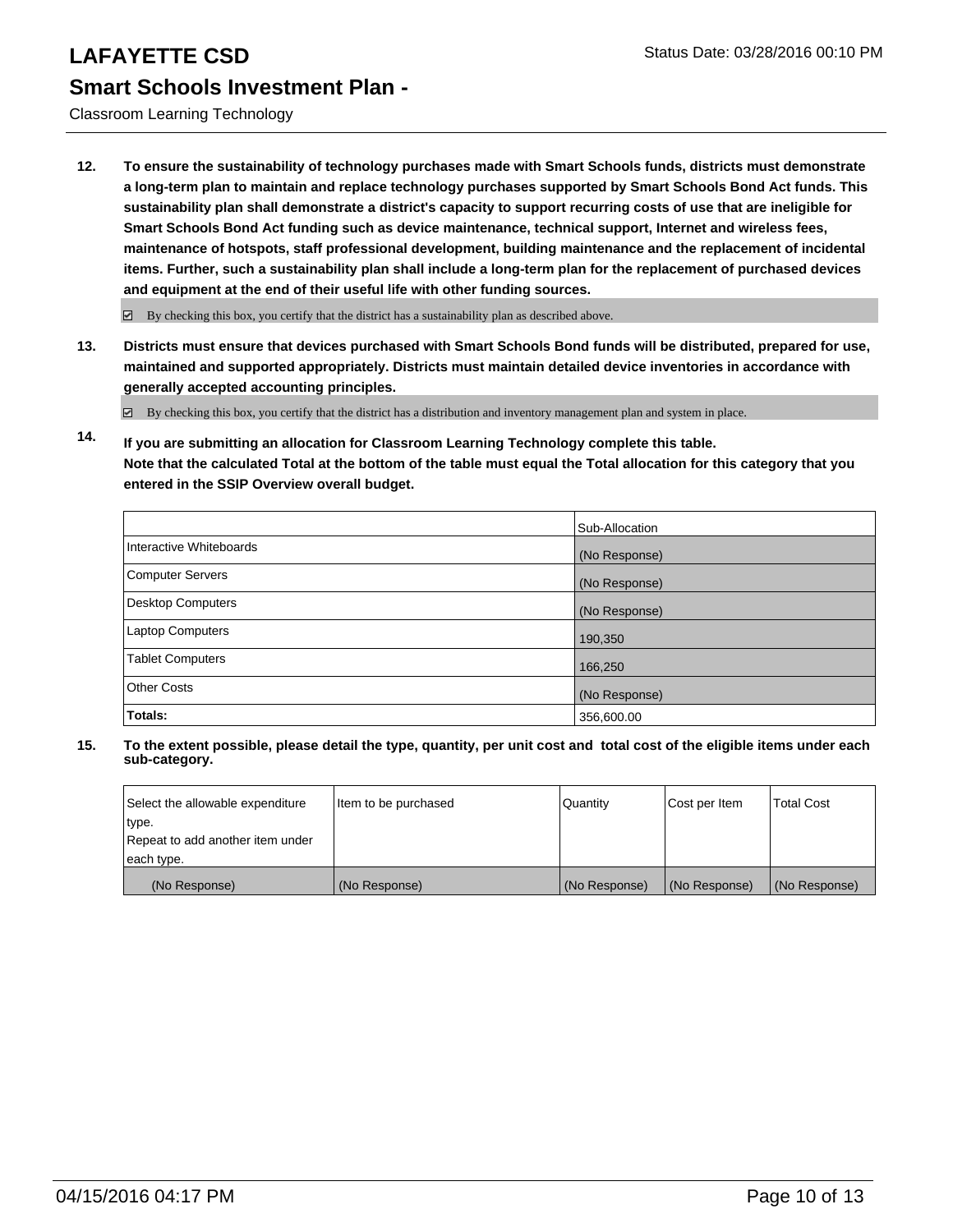#### Pre-Kindergarten Classrooms

**1. Provide information regarding how and where the district is currently serving pre-kindergarten students and justify the need for additional space with enrollment projections over 3 years.**

(No Response)

- **2. Describe the district's plan to construct, enhance or modernize education facilities to accommodate prekindergarten programs. Such plans must include:**
	- **Specific descriptions of what the district intends to do to each space;**
	- **An affirmation that pre-kindergarten classrooms will contain a minimum of 900 square feet per classroom;**
	- **The number of classrooms involved;**
	- **The approximate construction costs per classroom; and**
	- **Confirmation that the space is district-owned or has a long-term lease that exceeds the probable useful life of the improvements.**

(No Response)

**3. Smart Schools Bond Act funds may only be used for capital construction costs. Describe the type and amount of additional funds that will be required to support ineligible ongoing costs (e.g. instruction, supplies) associated with any additional pre-kindergarten classrooms that the district plans to add.**

(No Response)

**4. All plans and specifications for the erection, repair, enlargement or remodeling of school buildings in any public school district in the State must be reviewed and approved by the Commissioner. Districts that plan capital projects using their Smart Schools Bond Act funds will undergo a Preliminary Review Process by the Office of Facilities Planning.**

| Project Number |  |
|----------------|--|
| (No Response)  |  |

**5. If you have made an allocation for Pre-Kindergarten Classrooms, complete this table. Note that the calculated Total at the bottom of the table must equal the Total allocation for this category that you**

**entered in the SSIP Overview overall budget.**

|                                          | Sub-Allocation |
|------------------------------------------|----------------|
| Construct Pre-K Classrooms               | (No Response)  |
| Enhance/Modernize Educational Facilities | (No Response)  |
| Other Costs                              | (No Response)  |
| Totals:                                  |                |

| Select the allowable expenditure | Item to be purchased | Quantity      | Cost per Item | <b>Total Cost</b> |
|----------------------------------|----------------------|---------------|---------------|-------------------|
| type.                            |                      |               |               |                   |
| Repeat to add another item under |                      |               |               |                   |
| each type.                       |                      |               |               |                   |
| (No Response)                    | (No Response)        | (No Response) | (No Response) | (No Response)     |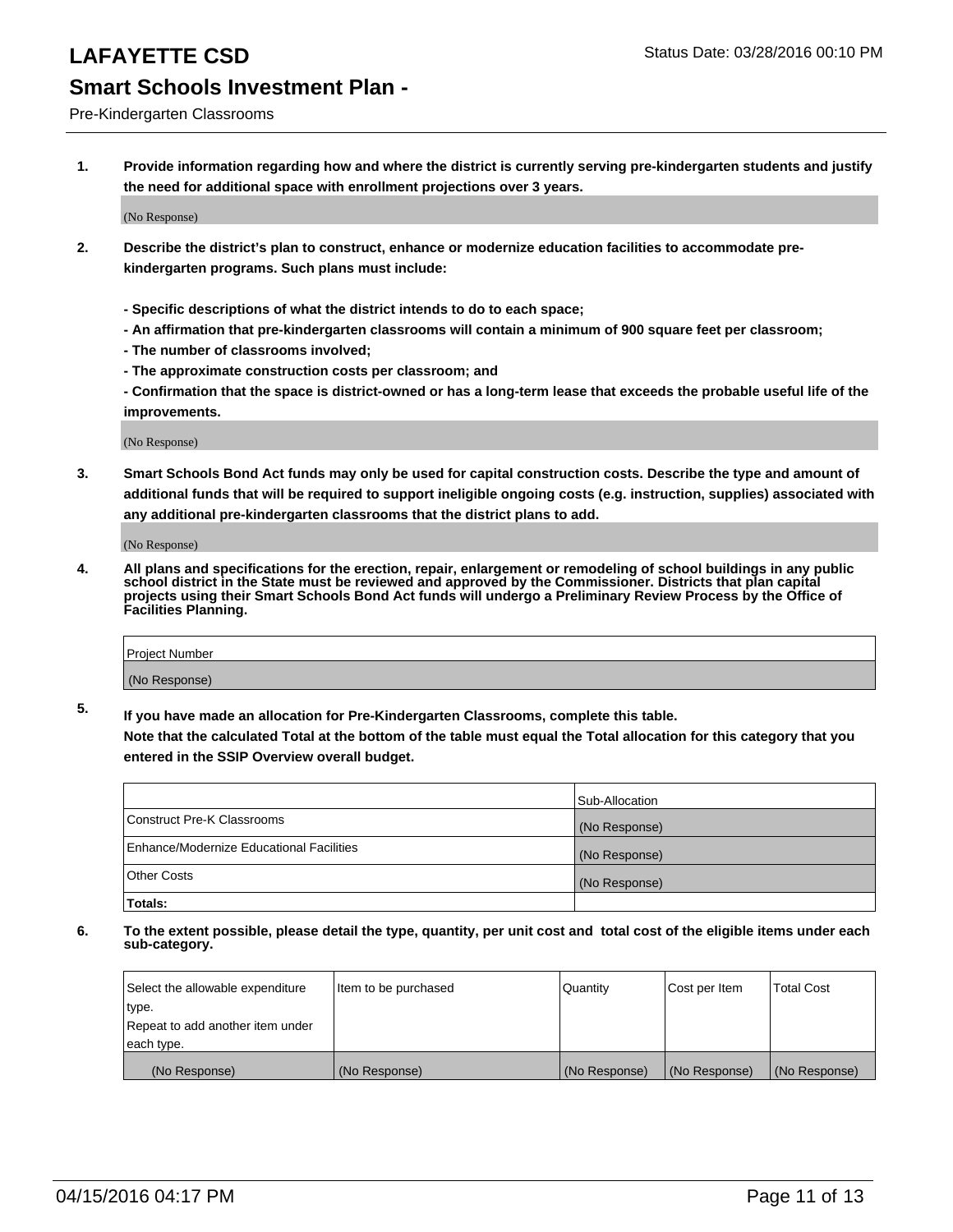Replace Transportable Classrooms

**1. Describe the district's plan to construct, enhance or modernize education facilities to provide high-quality instructional space by replacing transportable classrooms.**

(No Response)

**2. All plans and specifications for the erection, repair, enlargement or remodeling of school buildings in any public school district in the State must be reviewed and approved by the Commissioner. Districts that plan capital projects using their Smart Schools Bond Act funds will undergo a Preliminary Review Process by the Office of Facilities Planning.**

| Project Number |  |
|----------------|--|
| (No Response)  |  |

**3. For large projects that seek to blend Smart Schools Bond Act dollars with other funds, please note that Smart Schools Bond Act funds can be allocated on a pro rata basis depending on the number of new classrooms built that directly replace transportable classroom units.**

**If a district seeks to blend Smart Schools Bond Act dollars with other funds describe below what other funds are being used and what portion of the money will be Smart Schools Bond Act funds.**

(No Response)

**4. If you have made an allocation for Replace Transportable Classrooms, complete this table. Note that the calculated Total at the bottom of the table must equal the Total allocation for this category that you entered in the SSIP Overview overall budget.**

|                                                | Sub-Allocation |
|------------------------------------------------|----------------|
| Construct New Instructional Space              | (No Response)  |
| Enhance/Modernize Existing Instructional Space | (No Response)  |
| <b>Other Costs</b>                             | (No Response)  |
| Totals:                                        |                |

| Select the allowable expenditure | Item to be purchased | <b>Quantity</b> | Cost per Item | <b>Total Cost</b> |
|----------------------------------|----------------------|-----------------|---------------|-------------------|
| type.                            |                      |                 |               |                   |
| Repeat to add another item under |                      |                 |               |                   |
| each type.                       |                      |                 |               |                   |
| (No Response)                    | (No Response)        | (No Response)   | (No Response) | (No Response)     |